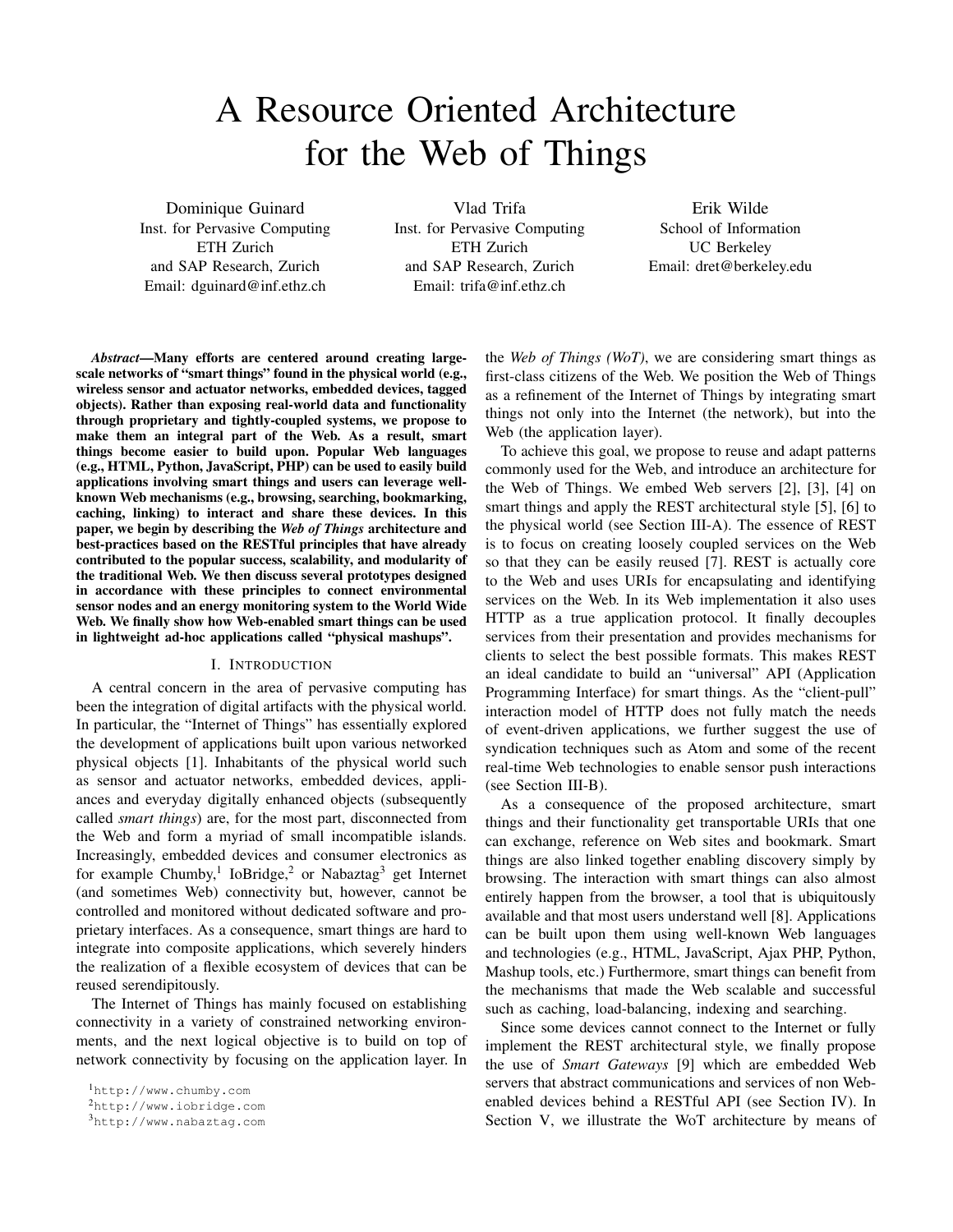several prototypes. We begin by applying these to sensors, actuators and energy meters and show how simple Web applications can be built upon these smart things. We then show that a Web of Things makes it possible for tech-savvy end-users to create *physical mashups* involving smart objects just as they would create Web mashups.

## II. RELATED WORK

Linking the Web and physical objects is not a new idea. Early approaches started by attaching physical tokens (such as bar-codes) to objects to direct the user to pages on the Web containing information about the objects [10]. These pages were first served by static Web Servers on mainframes, then by early gateway system that enabled low-power devices to be part of wider networks [11]. The key idea of these work was to provide a virtual counterpart of the physical objects on the Web. URIs to Web pages were scanned by users e.g., using mobile devices and directed them to online representation of real things (e.g., containing status of appliances on HTML pages or user manuals). With advances in computing technology, tiny Web servers could be embedded in most devices [3], [2]. The Cooltown project pioneered this area of the physical Web by associating pages and URIs to people, places and things [8] and implementing scenarios where this information could by physically discovered by scanning infrared tags in the environment. We would like to go a step further and to propose an architecture to truly make smart things part of the Web so that they *proactively serve their functionality as reusable Web services.*

A number of projects proposed solutions to expose the functionality of smart things in order to build applications upon. Among them, JINI, UPnP, DNLA, etc. The advent of WS-\* Web Services (SOAP, WSDL, etc.) led to a number of work towards deploying them on embedded devices and sensor networks [12], [13]. While helping towards the integration to enterprise applications, these solutions are often too heavy for devices with limited capabilities [4], do not directly expose the smart things' functionality on the Web as RESTful architectures do and are not truly loosely-coupled [7]. Several systems for integration of sensor systems with the Internet have been proposed — for example SenseWeb [14] and Pachube — which offer a platform for people to share their sensory readings using Web services to transmit data onto a central server. Unlike the Web of Things, these approaches are based on a centralized repository and devices are considered as passive actors only able to push data.

One of the first mentions of a Web of Things composed of RESTful smart things comes from [15]. However it focuses mainly on the discovery of devices and not on how to provide their functionality on the Web. Closer to our work, [16] and in particular [17] consider the use of REST-like architectures for sensor networks. We build upon these approaches and propose a systematic implementation of the RESTful constraints (see Section III-A) and extend the model with the use of standard Web syndication such as using Atom. Furthermore we do not focus on the lower sensors level but explore the applications from a Web view-point. We propose a unified view of the Web of today and tomorrow's Web of Things in applications called "physical mashups".

## III. WEB OF THINGS ARCHITECTURE

Realization of the Web of Things requires to extend the existing Web so that real-world objects and embedded devices can blend seamlessly into it. Instead of using the Web protocols solely as a transport protocol — as done when using WS-\* Web services for instance — we would like to make devices an integral part of the Web by using HTTP as an application layer protocol. The main contribution of the "Web of Things" approach is to take the next logical step beyond the network connectivity established by activities often summarized under the "Internet of Things" label. Many activities in the "Internet of Things" area put their emphasis on establishing Internet-level connectivity (often in terms of TCP and/or UDP), and then propose interaction protocols layered on top of this basic connectivity. Often, these protocols follow RPC-style designs, introducing their own functions and thus requiring any users of these protocols to specifically support the functions provided by these platforms. We propose to follow a different architectural style and to use REST's idea of a uniform interface, so that the interactions with smart things can be built around universally supported methods [7].

We do not make the assumption that devices must offer RESTful interfaces directly provided by each individual thing. In a number of cases it makes a lot of sense to shield the implementation of a specific platform in terms of implementation specifics, and to expose the resources made available by that platform through a RESTful API. The interactions behind that RESTful interface are invisible and often will include highly specialized protocols for the specific implementation scenario. Because REST has the concept of *intermediaries* as a core part of the architectural style, such a design can easily be achieved by modeling the RESTful service using intermediaries. By using either *proxies* or *reverse proxies* (see Section IV) it is furthermore possible to establish such an intermediary from the client or from the server side, effectively introducing a robust pattern of how non-RESTful services can be wrapped in RESTful abstractions.

## *A. A Resource Oriented Architecture for Things*

REST is an architectural style, which means that it is not a specific set of technologies. For this paper, we focus on the specific technologies that implement the Web as a RESTful system, and we propose how these can be applied to the Web of Things. The central idea of REST revolves around the notion of resource as *any component of an application that needs to be used or addressed*. Resources can include physical objects (e.g., a temperature sensors) abstract concepts such as collections of objects, but also dynamic and transient concepts such as server-side state or transactions. REST can be described in five constraints:

C1 *Resource Identification:* the Web relies on *Uniform Resource Identifiers (URI)* to identify resources, thus links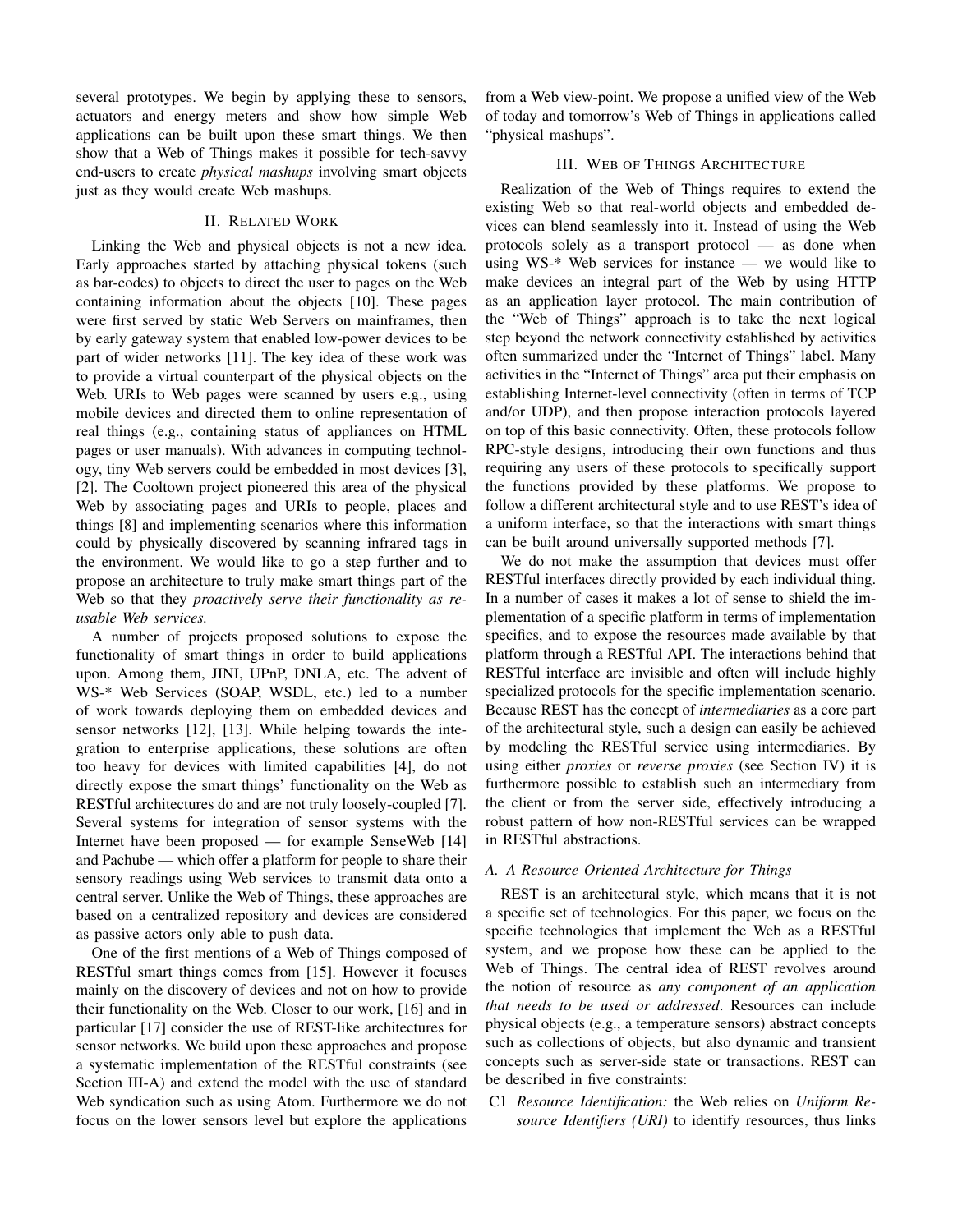to resources (C4) can be established using a well-known identification scheme.

- C2 *Uniform Interface:* Resources should be available through a uniform interface with well-defined interaction semantics, as is *Hypertext Transfer Protocol (HTTP)*. HTTP has a very small set of methods with different semantics (*safe*, *idempotent*, and others), which allows interactions to be effectively optimized. The vast majority of Web-facing applications offer RESTful interfaces, while the backends are implemented using different interaction models (such as database systems), and the same approach can be employed for the Web of Things.
- C3 *Self-Describing Messages:* Agreed-upon resource representation formats make it much easier for a decentralized system of clients and servers to interact without the need for individual negotiations. On the Web, media type support in HTTP and the *Hypertext Markup Language (HTML)* allow peers to cooperate without individual agreements. For machine-oriented services, media types such as the *Extensible Markup Language (XML)* and *JavaScript Object Notation (JSON)* have gained widespread support across services and client platforms. JSON is a lightweight alternative to XML that is widely used in Web 2.0 applications and directly parsable to JavaScript objects.
- C4 *Hypermedia Driving Application State:* Clients of RESTful services are supposed to follow links they find in resources to interact with services. This allows clients to "explore" a service without the need for dedicated discovery formats, and it allows clients to use standardized identifiers (C1) and a well-defined media type discovery process (C3) for their exploration of services. This constraint must be backed by resource representations (C3) having well-defined ways in which they expose links that can be followed.
- C5 *Stateless Interactions:* This requires requests from clients to be self-contained, in the sense that all information to serve the request must be part of the request. HTTP implements this constraint because it has no concept beyond the request/response interaction pattern; there is no concept of HTTP sessions or transactions. It is important to point out that there might very well be state involved in an interaction, either in the form of state information embedded in the request (HTTP cookies), or in the form of server-side state that is linked from within the request content  $(C3)$ . Even though these two patterns introduce state into the service, the interaction itself is completely self-contained (does not depend on the context for interpretation) and thus is stateless.

In HTTP, the uniform interface constraint  $(C2)$  has four main operations, GET, PUT, POST, and DELETE. In a Web of Things these map rather naturally: GET is used to retrieve the representation of a resource, e.g., the current consumption of an electricity sensor. PUT is used to update the state of an existing resource or to create a resource by providing its

identifier. For example it can be used to turn a led on or off. DELETE is used to remove a resource. It can for example be used to delete a threshold on a sensor or to shutdown a device. Finally, POST creates a new resource, e.g., creates a new feed used to trace the location of a tagged object.

Tying together C2 and C3, HTTP also supports *content negotiation*, allowing both clients and servers to communicate about the requested and provided representations for any given resource. Since content negotiation is built into the uniform interface, clients and servers have agreed-upon ways in which they can exchange information about available resource representations, and the negotiation allows clients and servers to choose the representation that is the best fit for a given scenario.

REST is an active research topic and complex interactions patterns (e.g, transactions) are not yet established as specifications or design patterns. Although the design goals of RESTful systems and their advantages for a decentralized and massive-scale service system align well the field of pervasive computing: millions to billions of available resources and loosely coupled clients, with potentially millions of concurrent interactions with one service provider. Based on these observations, we argue that RESTful architectures are the most effective solution for the Web of Things, as they scale better and are more robust than RPC-based architectures.

The most important step in any RESTful design is the first step of identifying all resources that should be made available, and for a Web of Things, the smart things themselves would naturally be prime candidates for this. However, sometimes these things do not exist by themselves, but within certain scenarios or groups through which they are accessed and managed, which maps very well onto the syndication concept described in the following section.

## *B. Syndicating Things*

One common theme among many scenarios with smart things is that there are collections of things, based on certain properties or just on the application scenario. With Atom, the Web has a standardized and RESTful model for interacting with collections, and the *Atom Publishing Protocol (AtomPub)* extends Atom's read-only interactions with methods for write access to collections. Because Atom is RESTful, interactions with Atom feeds can be based on simple GET operations which can then be cached. More advanced scenarios can be based on feeds supporting query features, but this is an active area of research and there are not yet any standards [18]. Atom also makes it possible to support asynchronous scenarios in a WoT where clients can monitor smart things by subscribing to feeds and pulling a feed server instead of by directly pulling data from each smart thing.

However, many pervasive scenarios must deal with realtime information. This is particularly useful when one needs to combine stored or streaming data from various sources to detect spatial or temporal patterns, as is the case in many environment monitoring applications. HTTP was designed as a client-server architecture, where clients can explicitly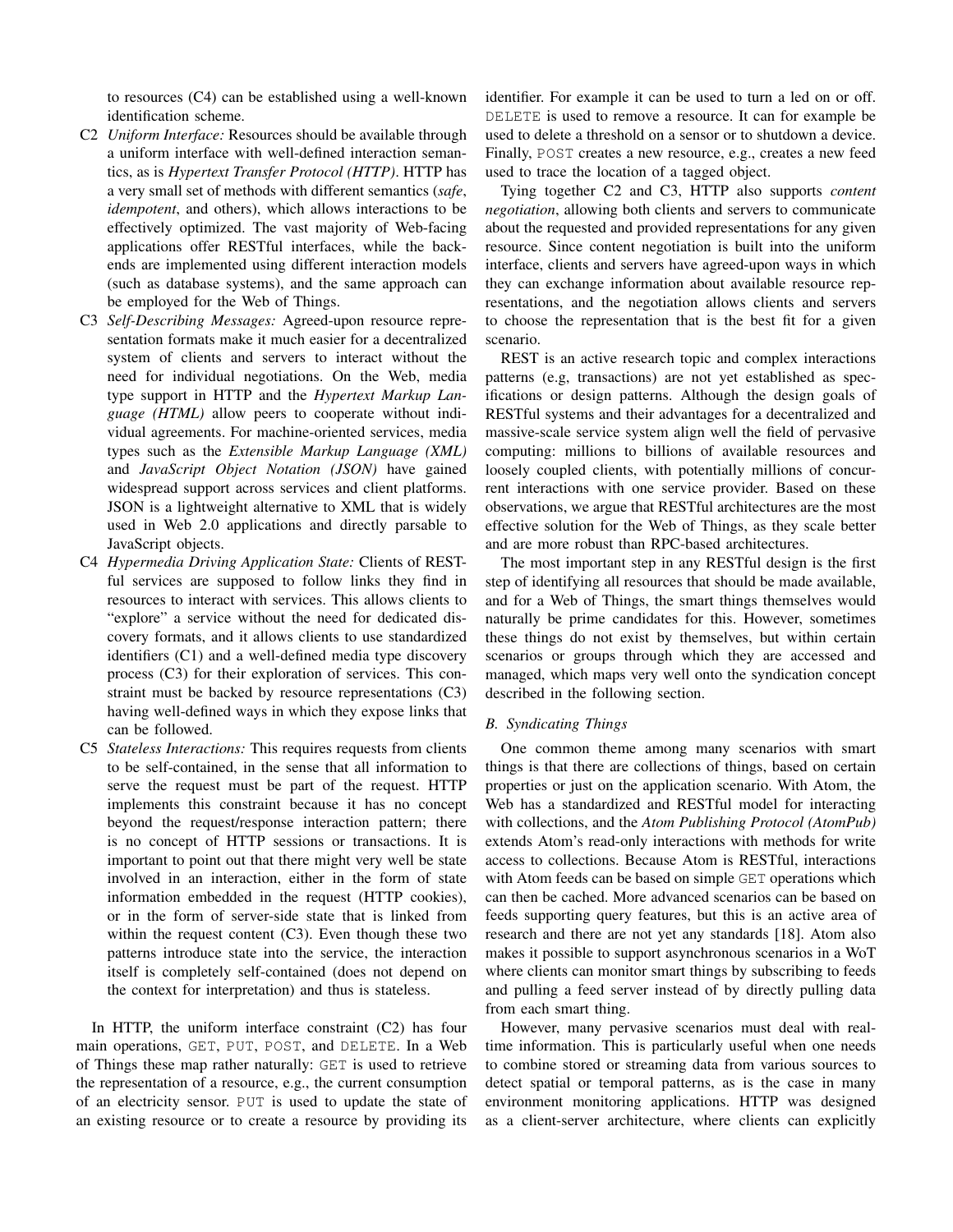request (pull) data and receive it as a response. This makes REST well suited for controlling smart things over HTTP, but this client-initiated interaction models seems unsuited for event-based and streaming systems, where data must be sent asynchronously to the clients as soon as it is produced.

For scenarios requiring direct push, various research efforts are currently active. One is a model called *Comet* (also called *HTTP streaming* or *server push*) [19] which is mostly based on long-lasting HTTP interactions and tries to solve the problem purely based on existing infrastructure. An alternative approach is *PubSubHubbub*<sup>4</sup>, which starts with feeds, and then adds a layered infrastructure of nodes which are forwarding notifications and accept subscribers. On a different level are HTML5's *Server-Sent Events*<sup>5</sup> , which provide hooks to receive push notifications in regular browser-based applications. HTML5's *Web Sockets*<sup>6</sup> provide a full-duplex communication in the form of a connection opened in the Web browser and accessible through a JavaScript API.

#### IV. CONNECTING THINGS TO THE INTERNET

To make smart things part of the Web, two solutions are possible: direct Web connectivity on the devices or through a proxy. Previous work has shown that embedded Web servers on resource constrained devices is feasible [3], [4], and it is likely that in the near future most embedded platforms will have native support for TCP/IP connectivity (in particular with 6LowPAN [2]), therefore a Web server on each device is a reasonable assumption. This approach is sometimes desirable because there is no need to translate HTTP requests from Web clients into the appropriate protocol for the different devices, thus devices can be directly integrated and make their RESTful APIs directly accessible on the Web, as shown on the right part of Figure 1.



Fig. 1. Web and Internet integration with Smart Gateways (bottom), direct integration (upper-right).

However, when an on-board HTTP server is not possible or not desirable, Web integration takes place using a reverse proxy that bridges devices that do not talk IP with the Web. We call such as proxy a *Smart Gateway* to encapsulate the fact that it is a network component that does more than only data forwarding. A Smart Gateway is actually a Web server that abstracts behind a RESTful API the actual communication between devices and the gateway (e.g., Bluetooth or Zigbee) through the use of dedicated drivers. From the Web clients' perspective, the actual Web-enabling process is fully transparent, as interactions are based on HTTP in both cases.

As an example, consider a request to a sensor node coming from the Web through the RESTful API. The gateway maps this request to a request into the proprietary API of the node and transmits it using the communication protocol understood by the sensor node. A Smart Gateway can support several types of devices through a driver architecture as shown on Figure 1 where the gateway supports three types of devices and their corresponding communication protocols. Ideally, gateways must have a small memory footprint to be integrated into embedded computers already present in buildings such as Wireless routers or *Network Attached Storage (NAS)* devices.

# V. PROTOTYPING THE WEB OF THINGS

In this section we present several prototypes we have developed to illustrate our proposed architecture for the Web of Things.

#### *A. A Smart Gateway for Smart Meters*

With this prototype we start by illustrating the application of the WoT architecture for monitoring and controlling the energy consumption of households. We used intelligent power sockets called *Plogg* that can measure the electricity consumption of the devices plugged into them. Each Plogg is also a wireless sensor node that communicates over Bluetooth or Zigbee. However, the integration interface offered by the Ploggs is proprietary, which makes the development of the applications using Ploggs rather tedious, and does not allow for easy Web integration.

The Web-oriented architecture we have implemented using the Ploggs is based on four main layers. The first layer is composed of appliances we want to monitor and control through the system. In the second layer, each of these appliances is then plugged to a Plogg sensor node. In the third layer, the Ploggs are discovered and managed by a Smart Gateway as described before. The final layer is the Web user interface.

The Ploggs Smart Gateway is embedded component whose role is to automatically find all the Ploggs in the environment and make them available as Web resources. The Gateway first discovers the Ploggs on a regular basis by scanning the environment for Bluetooth devices. The next step is to make their functionality available as RESTful resources. A small footprint Web server (Mongoose<sup>7</sup>) is used to enable access to the Ploggs' functionalities over the Web. This is done by mapping URIs to native requests of the Plogg Bluetooth API. Additionally to discovering the Ploggs and mapping

<sup>4</sup>http://code.google.com/p/pubsubhubbub/

<sup>5</sup>http://dev.w3.org/html5/eventsource/

<sup>6</sup>http://dev.w3.org/html5/websockets/

<sup>7</sup>http://code.google.com/p/mongoose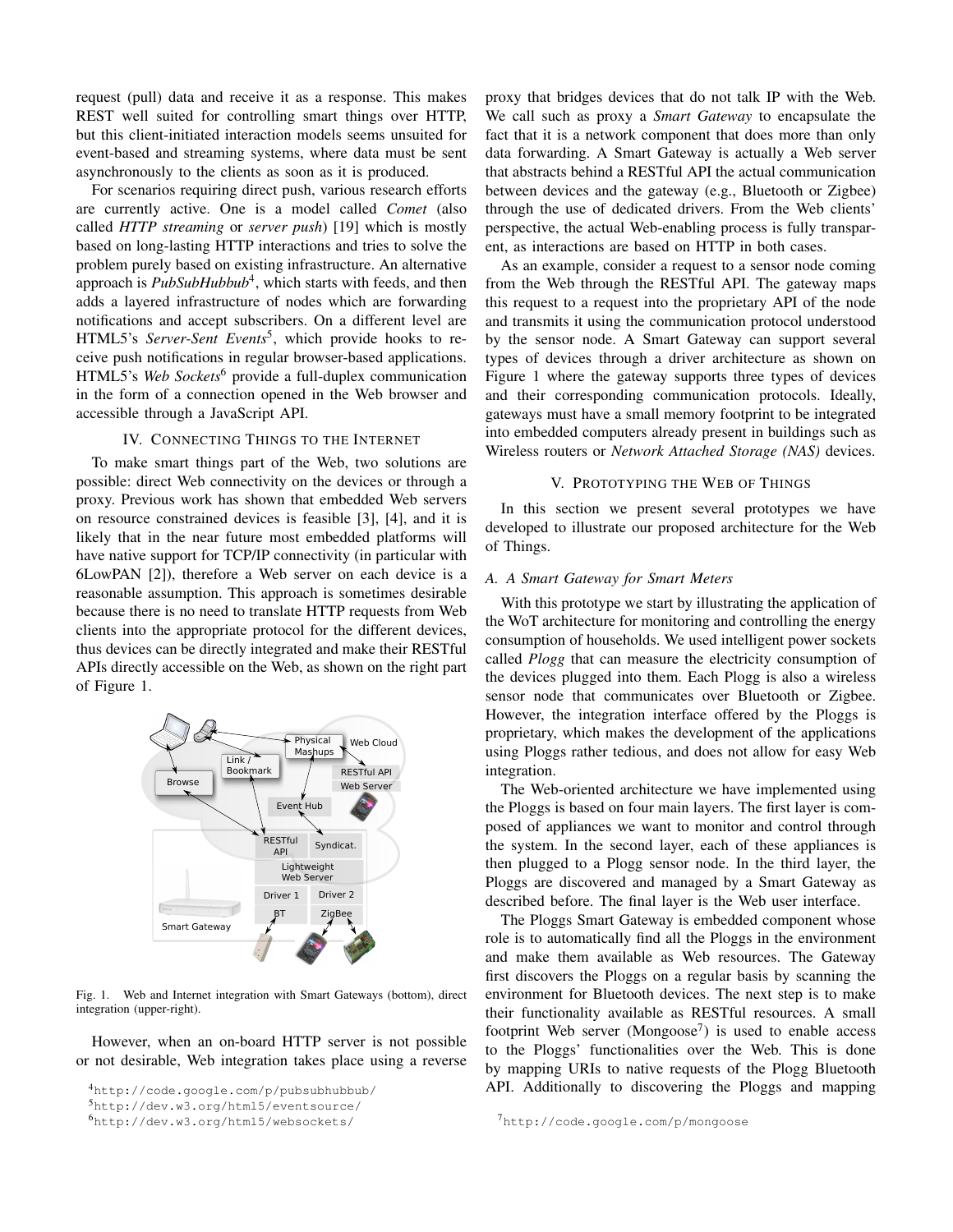their functionalities to URLs, the gateway has two other important features. First, it offers *local* aggregates of devicelevel services. For example, the gateway offers a service that returns the combined electricity load of all the Ploggs connected to it at any given time. The second feature is that the gateway can represent resources in various formats. By default an HTML page with links to the resources is returned to ensure browsability. Using this representation the user can literally "navigate" through the structure of smart meters to identify the one she wants to use and directly test them by clicking on links (e.g., for the HTTP GET method) or filling forms (e.g., for the POST method). The gateway can also represent resources as JSON results to ease the integration with other Web applications.

To illustrate how we apply the HTTP standards and REST, let us briefly describe an example of interaction between a client application (e.g., written in AJAX) and the Ploggs' RESTful Smart Gateway. First, the client contacts the root URI of the application

## http://example.com/SmartMeters/

with the GET method. The client gets back as a result the list of all the SmartMeters connected to the gateway. The selection of the suitable format for the client is achieved during a content negotiation phase (C2, C3), specified in HTTP. Thus, alongside with the GET request, the client sets the Accept field of the HTTP request to a weighted list of media types it can understand, for example to: application/json; q=1, application/xml; $q=0.5$ . The server will try to serve the best possible format and will describe it in the Content-Type of the HTTP response.

Since the required format is a key parameter, we suggest supporting content negotiation directly in the URI as well in order to make it more natural for everyday users, directly testable and bookmarkable. Thus, our gateway supports requests such as

#### http://example.com/SmartMeters.json

as well. As a second step, the client selects the device it wants to interact with identified by a URI (C1):

## http://example.com/SmartMeters/RoomLamp.json

By issuing a GET request on this resource it gets back its JSON representation as shown on Figure 2. In the response message of Figure 2 the client finds energy consumption data (e.g., current consumption, global consumption, etc.) as well as hyperlinks to related resources. Using these links the client can discover other related "services", fulfilling the constraint (C4) and enabling the discovery of resources.

#### As an example by contacting

## http://.../RoomLamp/status

with the OPTIONS method from the HTTP standard, the client gets back the methods allowed on the status resource (e.g., Allow: GET, HEAD, POST, PUT). By sending the PUT method to this URI alongside with the JSON representation  $\{$  'status'': ''off''}, the lamp is turned off. Overall, Web-enabling the Ploggs allows to build fully Webbased energy monitoring applications, but also enables simple but very useful interactions such as bookmarking connected

```
HTTP/1.1 200 OK
Content-Type: application/json
{
  "name": "RoomLamp", "watts": 60.52,
  "KWh": 40.3, "maxWattage": 80.56,
  "links": [{"aggregate": "../all"},
  {"status": "/status"}, ...]
}
```
Fig. 2. A sample HTTP response sent back to the client. The message contains HTTP headers as well as a JSON document in the message body.

appliances and being able to turn on/off or monitor them from any device with a Web browser.

#### *B. Direct Access and Syndication of Wireless Sensor Networks*

The Sun SPOT platform<sup>8</sup> is a wireless sensor network particularly suited for rapid prototyping of WSNs (Wireless Sensor Networks) applications. Each Sun SPOT has a few sensors (light, temperature, accelerometer, etc.), actuators (digital outputs, LEDs, etc.), and a number of internal components (radio, battery). A RESTful Web server is used to make the sensors, actuators and internal components available as REST resources. We have implemented the two Web integration architectures presented in Figure 1. In the first case, an embedded Web server runs on each node and serves directly HTTP, and a (reverse) proxy server to forward the HTTP requests from the Web to the SPOTs, that is from the IP network of the Web to the IEEE 802.15.4 network of the Sun Spots and vice-versa. In the second case — called *synchronizationbased* driver — we use the idea of Smart Gateway that translates REST requests to proprietary protocols. The smart gateway has a local copy of the devices and minimizes the actual communication between devices and the Web by locally caching the status of devices.

In both cases, devices are accessed transparently using actual HTTP requests. Just like for the Ploggs, requests for services are formulated using URIs (C1). For instance, typing a URL such as

#### http://.../spot1/sensors/light

in a browser, requests the resource "light" of the resource "sensor" of "spot1" with the verb GET which illustrates that the natural structure of embedded devices maps quite well to resources.

The limited computing and storage capabilities of the nodes allow to serve only a JSON representation of their resources. To avoid too large workload on the node we also implemented a syndication mechanism for the sensors. As mentioned before, this also better fits the interaction model of sensor networks. Thus, the nodes can be controlled (e.g., turning LEDs on, enabling the digital outputs, etc.) using synchronous HTTP calls (client pull), but can at the same time be monitored by subscribing to feeds (node push). Subscription to a feed is done by creating new "rules" on sensor resources, e.g., by

<sup>8</sup>http://www.sunspotworld.com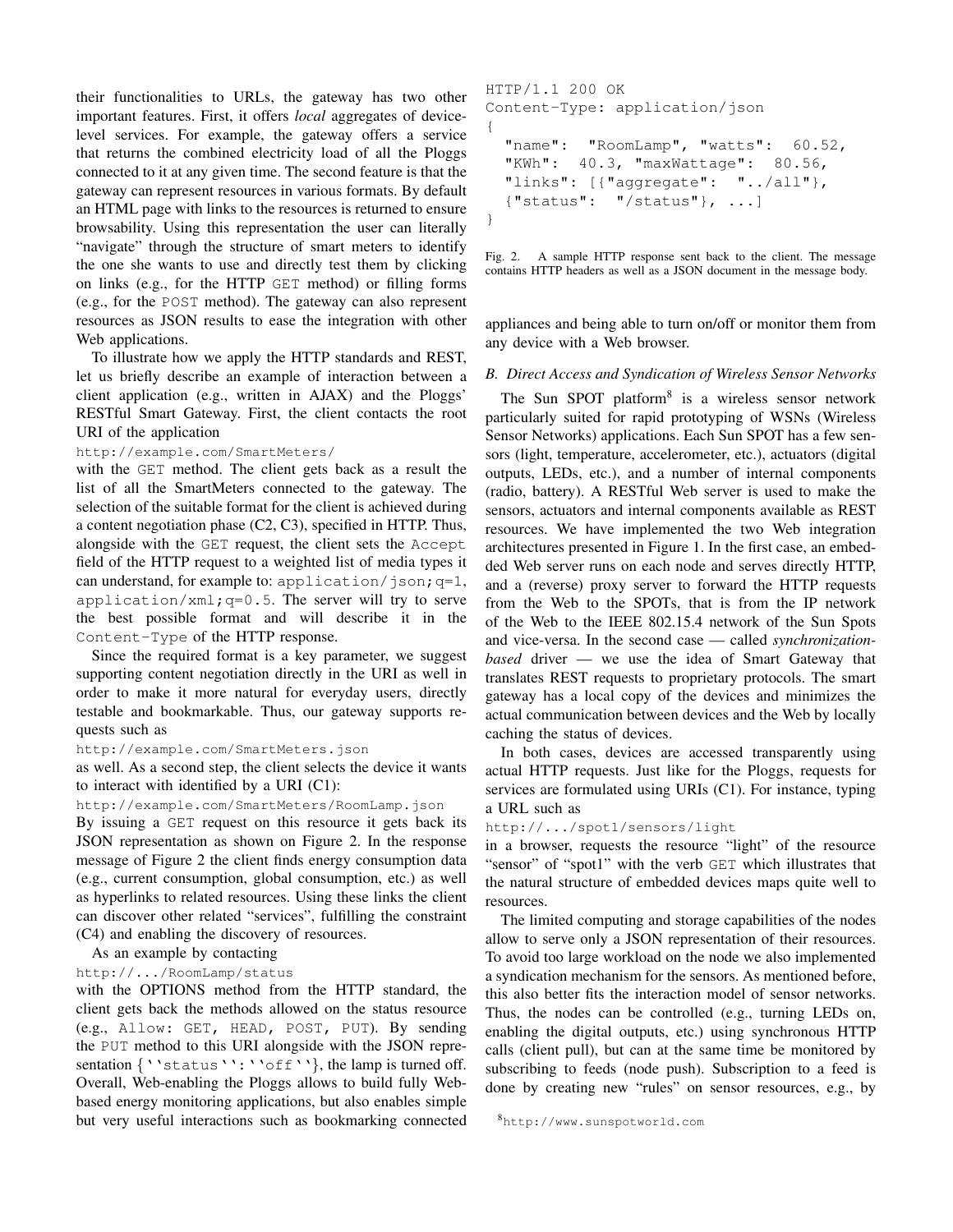POSTing a threshold and the URI of an Atom(Pub) server to http://.../spot1/sensors/light/rules

Every time the threshold is met, the sensor node pushes a JSON message to the given Atom server using AtomPub. This allows for thousands of clients to monitor a single sensor by *outsourcing* syndication onto an external powerful server.

#### *C. Physical Mashups*

By implementing the suggested architecture for the Ploggs and the Sun SPOTs, we enable the seamless integration of these physical things into the Web, and enable a new range of applications based on this unified view of the Web. We consider these applications as "physical mashups" where Web 2.0 technologies and patterns can be applied to easily build applications mixing both virtual resources and smart things, and describe two such applications below.

*1) An Energy-aware Web Dashboard:* In this first example we have created a mashup to answer an increasingly important need for households to understand their energy consumption and to be able to remotely monitor and control it. The idea of the *Energie Visible*<sup>9</sup> project is to offer a Web dashboard that enables people to control and experiment with the energy consumption of their appliances.

Thanks to the Ploggs Web integration, the dashboard can be implemented using any Web scripting language. In this particular case it is built as a *Google Web Toolkit (GWT)*<sup>10</sup> application which is a robust platform for building Web mashups and offers a large number of easily customizable widgets. To dynamically draw the graphs according to the current energy consumption, the application only needs to issue an HTTP GET request to the gateway

http://example.com/SmartMeters/all.json

on a regular basis. It then feeds the resulting JSON document to the corresponding graphs widgets which can directly parse JSON.

*2) A Physical Mashup Editor:* Tech-savvy users can create Web mashups using a "mashup-editor" such as Microsoft Popfly or Yahoo Pipes. These editors usually provide visual components representing Web sites and operations (add, filter) that the user only need to connect together to create a new application. We wanted to apply the same principles to allow users to create physical mashups without requiring any programming skills.

Our implementation is based on the Clickscript project, $11$  a Firefox plugin written on top of the Dojo AJAX library for creating Web mashups by connecting resources (Web sites) and operations (greater than, if..then, loops, etc.) building blocks together. Since it is written in JavaScript, Clickscript cannot use resources based on WS-\* Web Services or low-level proprietary service protocols, but it can easily access RESTful services available on the Web. Thus, creation of Clickscript building blocks (or widgets) based on Web of Things devices is straightforward, just as is their combination into mashups.

<sup>11</sup>http://www.clickscript.ch



Fig. 3. Using the Web-based Clickscript Mashup Editor to create a physical mashup by connecting building blocks directly from a browser.

The mashup shown in Figure 3 gets the room temperature by GETting the Sun SPOT temperature resource. If this is smaller than 36 degrees Celsius, it PUTs status=off to a Plogg which turns off the fan it is connected to.

## VI. EVALUATION

Our results suggest that the verbosity of the HTTP protocol does not prevent highly efficient applications to be implemented, even when low-power wireless nodes communicate using HTTP in place of highly optimized and compressed messages. In applications where the raw performance and battery life-time are critical, for example when nodes run on battery in large-scale and long-lived deployments — as is often the case with wireless sensor network applications — optimized protocols that minimize network connection and latency will remain the best option. However, when devices are connected to a power source and when sub-second latency can be tolerated, then the advantages of HTTP clearly outweigh the loss in performance and latency.

In many pervasive scenarios, humans are the main actors that interact with digitally augmented environments. In these cases, the loss in performance is hardly perceivable by humans. To support this statement, we have implemented a simple scenario where a user (on the same machine) issues a GET request to read the current light sensor value of a Sun SPOT located one radio hop away from a gateway. We compare the two different architectures described in Section IV and show the round-trip time for each request in Figure 4. In the first case, each request is routed through the proxy to the embedded HTTP server running on the remote Sun SPOT where it is served. In this case, the average round-trip time over 10'000 consecutive request is 205 milliseconds (min 97 ms, max 8.5 seconds).

In the second case, we use a synchronization-based architecture — that is each Sun SPOT periodically sends its sensor readings to the proxy where they are cached locally. Each request is then served directly from this cache without

<sup>9</sup>http://www.webofthings.com/energievisible

<sup>10</sup>http://code.google.com/webtoolkit/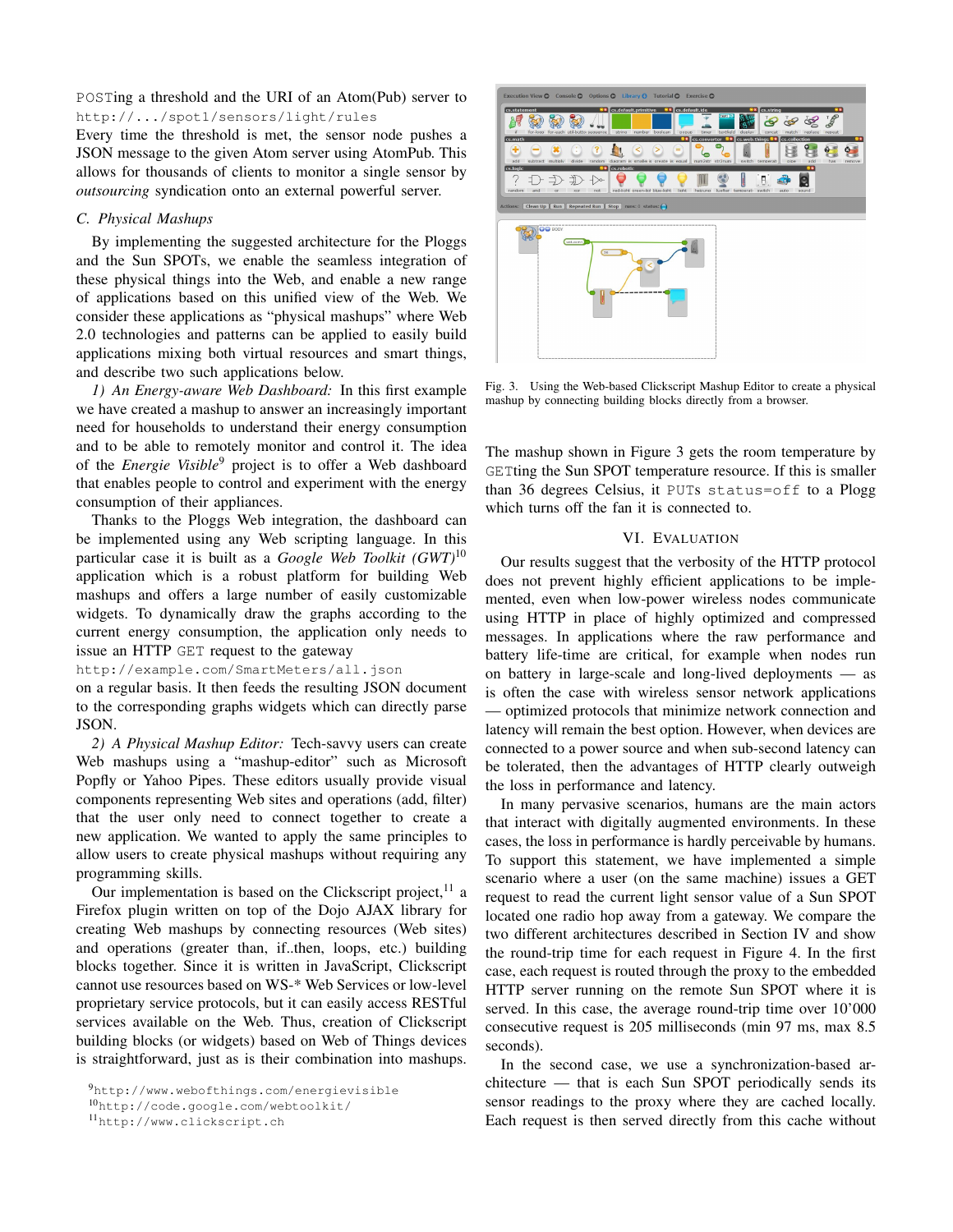

Fig. 4. Round-trip time for concurrent GET requests on a single sensor. With the embedded HTTP running on the device, the response time is higher because the HTTP request must be propagated to the device over a radio connection, while it is served directly from the gateway in the synchronization version.



Fig. 5. Data age for a given sensor reading. With the synchronization-based driver it grows until refreshed, while with embedded HTTP the data age is only approximately the radio message propagation time from the Sun SPOT.

accessing the actual device, in which case the average roundtrip time was 4 ms (min 2 ms, max 49 ms). This has the advantage of fully decoupling the Sun SPOT from the outside world, as it only needs to send an update packet with a frequency short enough to ensure the validity of data. On the other hand, the staleness of the retrieved data will depend on the frequency of updates sent by the device, while routing the HTTP request has the advantage of returning always the most recent sensor reading when the request was processed. Figure 5 shows the age of sensor data (the radio propagation delay with the embedded server, and the delay + time since last update with the sync-based solution).

High-performance caches that can easily scale with the number of concurrent HTTP requests are common nowadays. This means that using a synchronization-based mechanism, thousands of HTTP clients can retrieve simultaneously sensor

data from a single device with extremely low response time, while still preserving the freshness of the data collected under a reasonable bound for many applications. Obviously, this will not hold true for non-cacheable (write) requests that must be sent to devices (e.g., turn on LEDs, change application state). As many distributed monitoring applications are usually readonly during their operation (sensors collect data, but users cannot change their status), our architecture exhibits a scalability level for sensing applications that has not been reached before. This enables new types of applications where physical sensors can be shared with thousands of users with little, if any, impact on the latency and data staleness, for example tracking public transportation with sub-second accuracy.

*a) Early Qualitative Evaluation:* The Plogg RESTful Gateway and the Sun SPOTs have been used by two external development teams, which hints some of the qualitative advantages developers can gain from the proposed the architecture. In the first case, the idea was to build a mobile energy monitoring application based on the iPhone and communicating with the Ploggs. In the second case, the goal was to demonstrate the use of a browser-based JavaScript Mashup editor with real-world services. According to interviews we conducted with the developers, they enjoyed using the RESTful smart things, in particular the ease of use of a Web "API" versus a custom "API". For the iPhone application a native API to Bluetooth did not exist at that time. However, like for almost any platform an HTTP (and JSON) library was available. One of the developer mentioned a learning curve for REST but emphasized the fact that it was still rather simple and that once it was learnt the same principles could be used to interact with a large number of services and possibly soon devices. They finally noted the direct integration to Web browsers as one of the most prevalent benefits.

## VII. DISCUSSION AND OPEN CHALLENGES

Web 2.0 mashups have significantly lowered the entry barrier for the development of Web applications. Certainly, a resource-oriented approach is not the universal solution for every problem. Scenarios with specific requirements such as high performance real-time communication, might benefit from tightly coupled systems based on traditional RPC-based approaches. However, for less constrained applications where ad-hoc interaction and serendipitous re-use are required, Web standards can simplify integration of the real-world data with Web content. Applying the same design principles that contributed to the success of the Web — in particular openness and simplicity — leverages the versatility of the Web as a common ground to network devices and applications. As most mobile devices have already Web connectivity and Web browsers, and most programming languages support HTTP, we tap in the huge Web developer community as potential application developers for the Web of Things and physical things can be bookmarked, browsed, searched for, and used just like any other Web resource.

Based on our experience, we suggest that the drawbacks of Web architectures are largely offset by the simplification